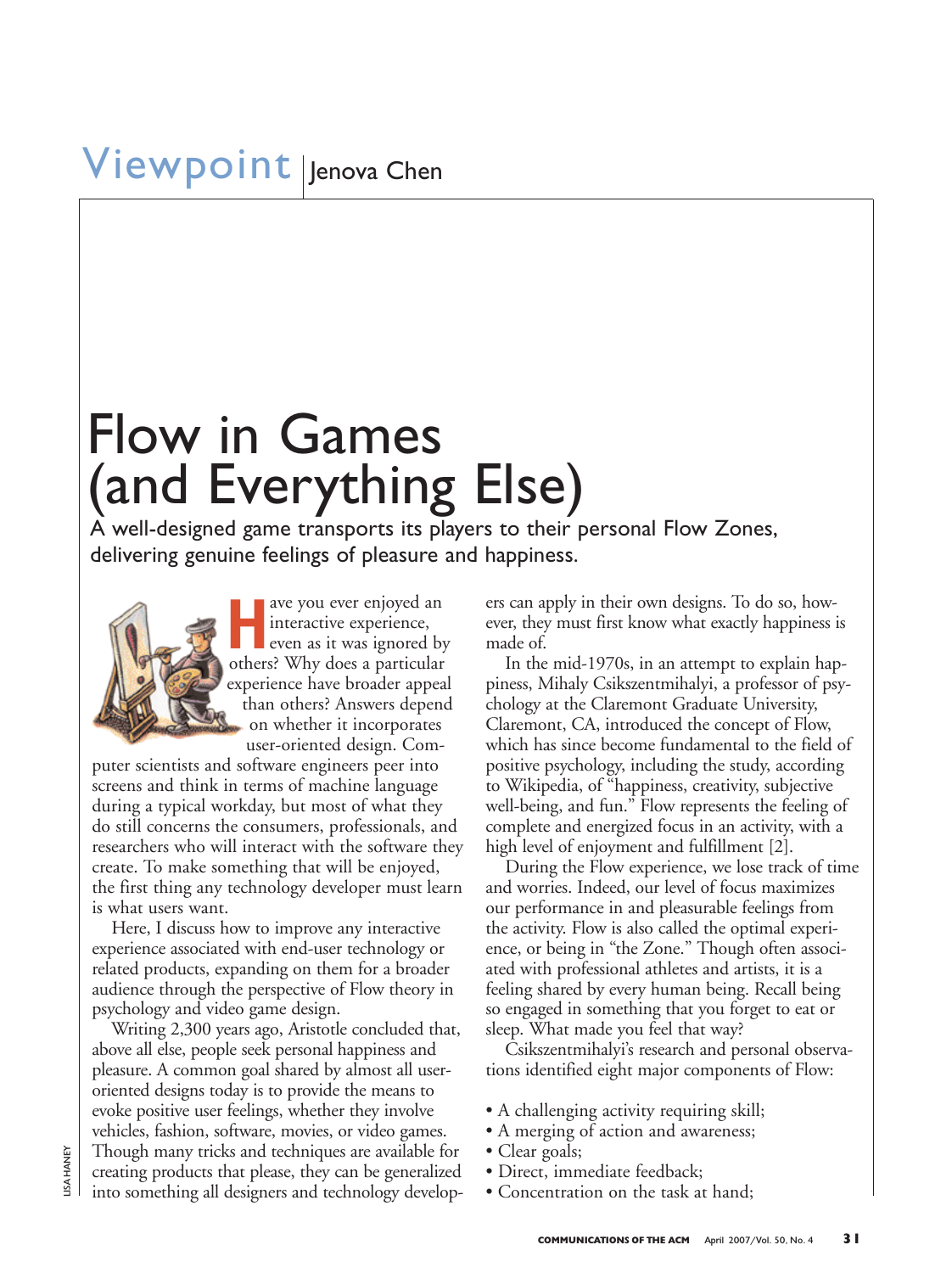### Viewpoint



- A sense of control;
- A loss of self-consciousness; and
- An altered sense of time.

Not all of them are needed, however, for an activity or technology to give users the experience of Flow [1].

Does your work or hobby reflect them? Do you have fun doing it? Flow can emerge from any kind of activity, whether it's a five-minute pinball game or a 10-year research project. A life that would be considered happy is usually bundled with various longand short-term Flow experiences, from career and family to daily entertainment like TV, movies, and video games.

Since Spacewar!, one of the earliest games, was introduced in 1962 on a DEC-PDP-1 at MIT, video games have evolved into a major entertainment medium, offering players an alternative method for evoking a sense of enjoyment, in the form of shortterm feelings of happiness.

Descriptions of the Flow experience are identical to what players experience when immersed in games, losing track of time and external pressure, along with other interests. Gamers value video games based on whether or not they provide a Flow experience [3].

As the result of more than three decades of commercial competition, most of today's video games deliberately include and leverage the eight components of Flow. They deliver instantaneous, accessible sensory feedback and offer clear goals the player accomplishes through the mastery of specific gameplay skills. In order to evaluate and compare the quality of the Flow experience in video games and other forms of interactive experience, the duration of the Flow experience becomes the major criteria determining whether or not a player is transported to the Zone [4].

#### **IN THE ZONE**

What can the player, and all technology users, do to maintain and extend an interactive experience before it is interrupted? An inspiring concept in Flow theory is the Flow Zone (see Figure 1). In order to maintain a user's Flow experience, the activity must balance the inherent challenge of the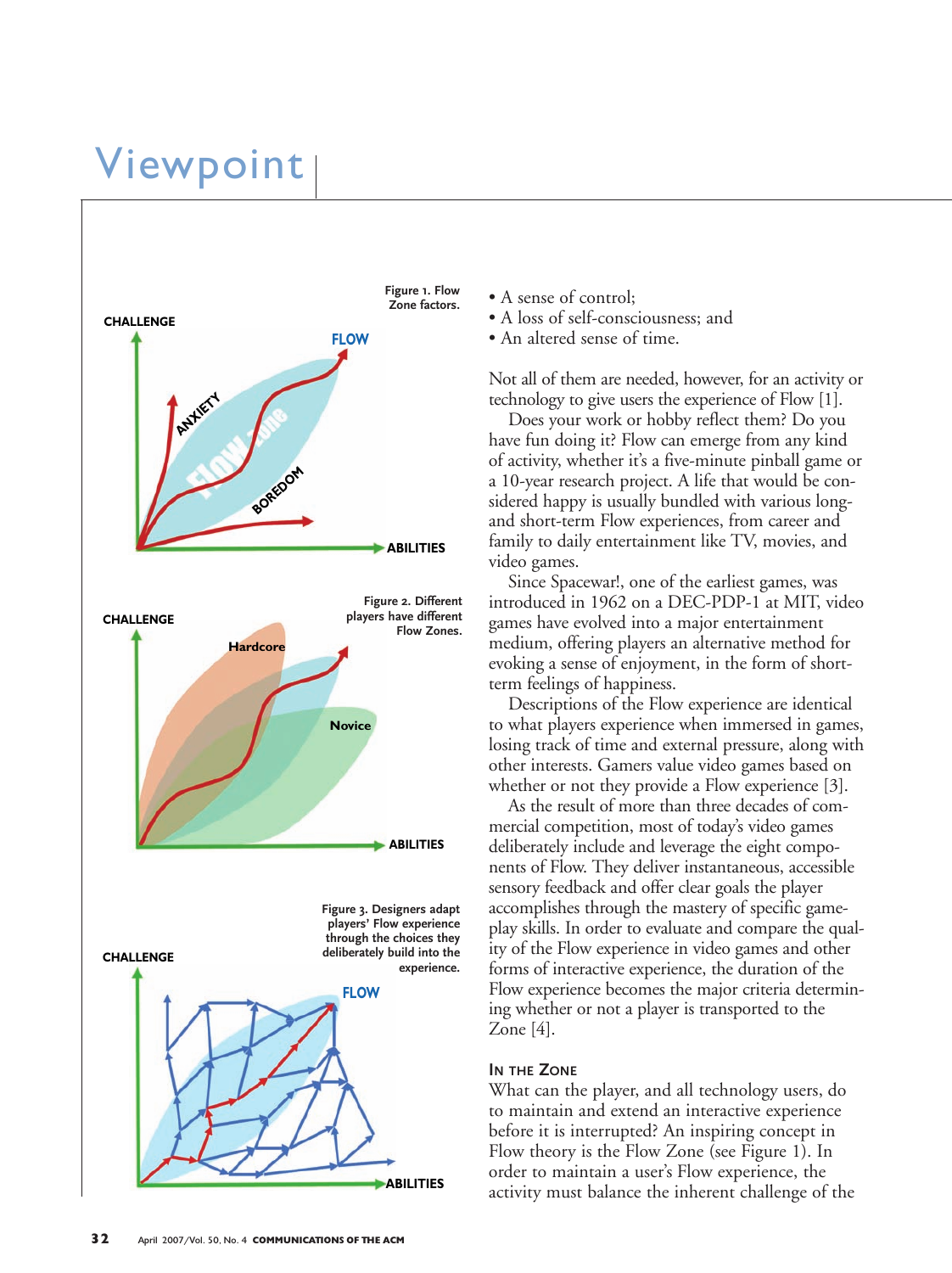### During the Flow experience, we lose track of time and worries.

activity and the player's ability to address and overcome it.

If the challenge is beyond that ability, the activity becomes so overwhelming that it generates anxiety. If the challenge fails to engage the player, the player quickly loses interest and tends to leave the game. Fortunately, we have tolerance for a temporary lack of stimulation—assuming we are given hope that more is on the way—a fuzzy safe Zone where the activity is not too challenging or boring and where psychic entropies (such as anxiety and boredom) do not intrude [1].

Due to the natural relationship between challenge and ability, Flow has been used by designers, teachers, and coaches in such wide-ranging fields as sports, tutoring, and increasingly video game design.

Assuming the content and premise are inherently appealing to the audience, designing any interactive experience, including video games, centers on how to keep players in the Flow throughout its duration. The game must reflect the right balance of challenge and ability in order to keep players inside the Flow Zone. However, designing such a balance becomes a greater and greater challenge as the size of the potential audience grows.

Sports, art, and engineering, as well as many other professional activities and forms of entertainment, are all able to induce a Flow experience; so can various video games, from Tetris to Grand Theft Auto. However, the unforgiving reality involved in designing a commercial user-oriented experience and product is the fact that no two people experience the same thing the same way.

Concerning video games, different players have

different skills and expect different challenges. Most games offer only a single narrow, static experience (the red line in Figure 2). It might keep the typical player in the Flow but will not be fun for the hardcore or even the novice player. For example, a simple action (such as moving a camera in a 3D space) might be frustrating for a casual gamer who has

never played a 3D game. Even though the rest of the game might be something casual gamers

enjoy in other 2D games, the frustrating beginning is likely to turn them away.

In order to design an interactive experience for a broader audience, the experience cannot be the same for all players or users. Any such experience must offer many choices, adapting to different users' personal Flow Zones (see Figure 3). However, the designer's approach is not as simple as populating the experience with choices. In video games, simply increasing the number of choices

is costly. Too many choices overwhelm the user and maybe even the computer. When people can't decide what to choose, they are at a loss. Being required to make frequent choices could also be annoying, further interrupting gameplay. Both situations confound the fundamental components of Flow—a sense of control and concentration on the task at hand.

The best way for game designers to avoid these counterproductive situations is to embed the player's choices into the core activities of the interactive experience. For example, once surfers of real ocean waves develop enough skill to be able control their direction on the water, they have freed themselves to choose and engage particular waves. Making these